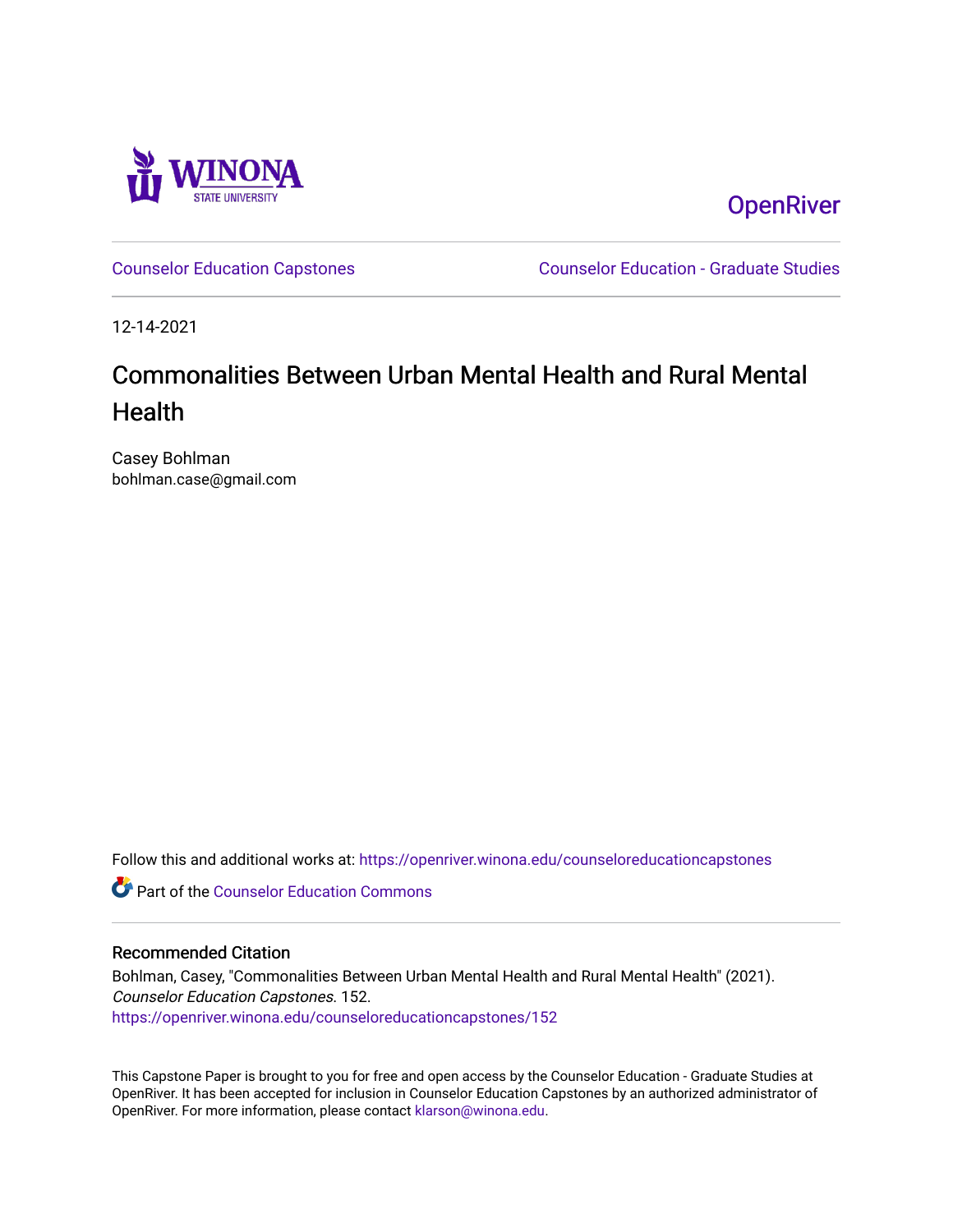Casey Bohlman

A Capstone Project submitted in partial fulfillment of the

requirements for the Master of Science Degree in

Counselor Education at

Winona State University

Fall 2021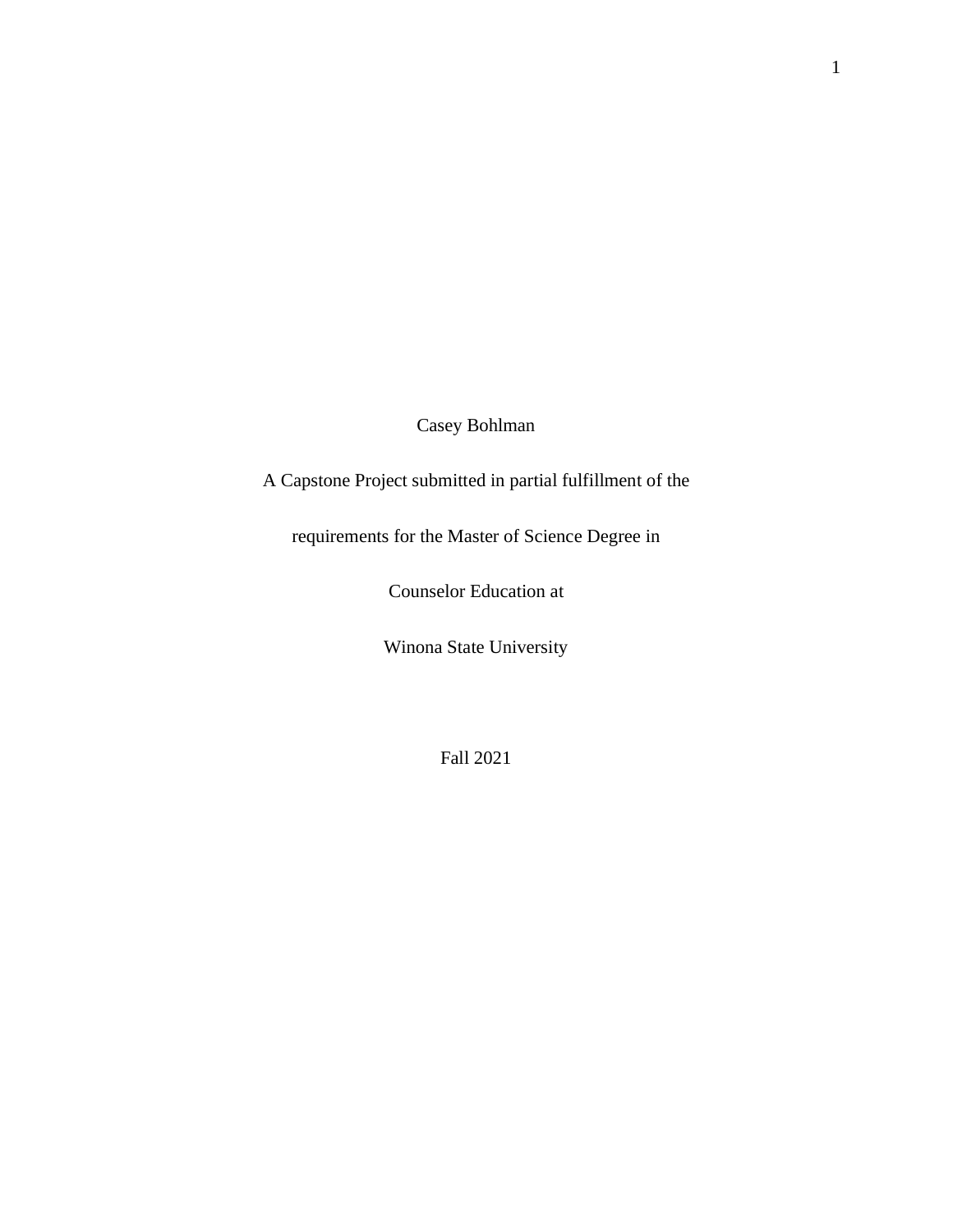Winona State University

College of Education

Counselor Education Department

### CERTIFICATE OF APPROVAL

\_\_\_\_\_\_\_\_\_\_\_\_\_\_\_\_\_\_\_\_\_\_\_\_\_\_

## CAPSTONE PROJECT

\_\_\_\_\_\_\_\_\_\_\_\_\_\_\_\_\_\_\_

Commonalities Between Urban Mental Health and Rural Mental Health

This is to certify that the Capstone Project of

Casey Bohlman

Has been approved by the faculty advisor and the CE 695 – Capstone Project

Course Instructor in partial fulfillment of the requirements for the

Master of Science Degree in

Counselor Education

Capstone Project Supervisor: Anquinetta V. Calhoun, Ph.D.

Anguinetta V. Calhoun

Approval Date: 14 December 2021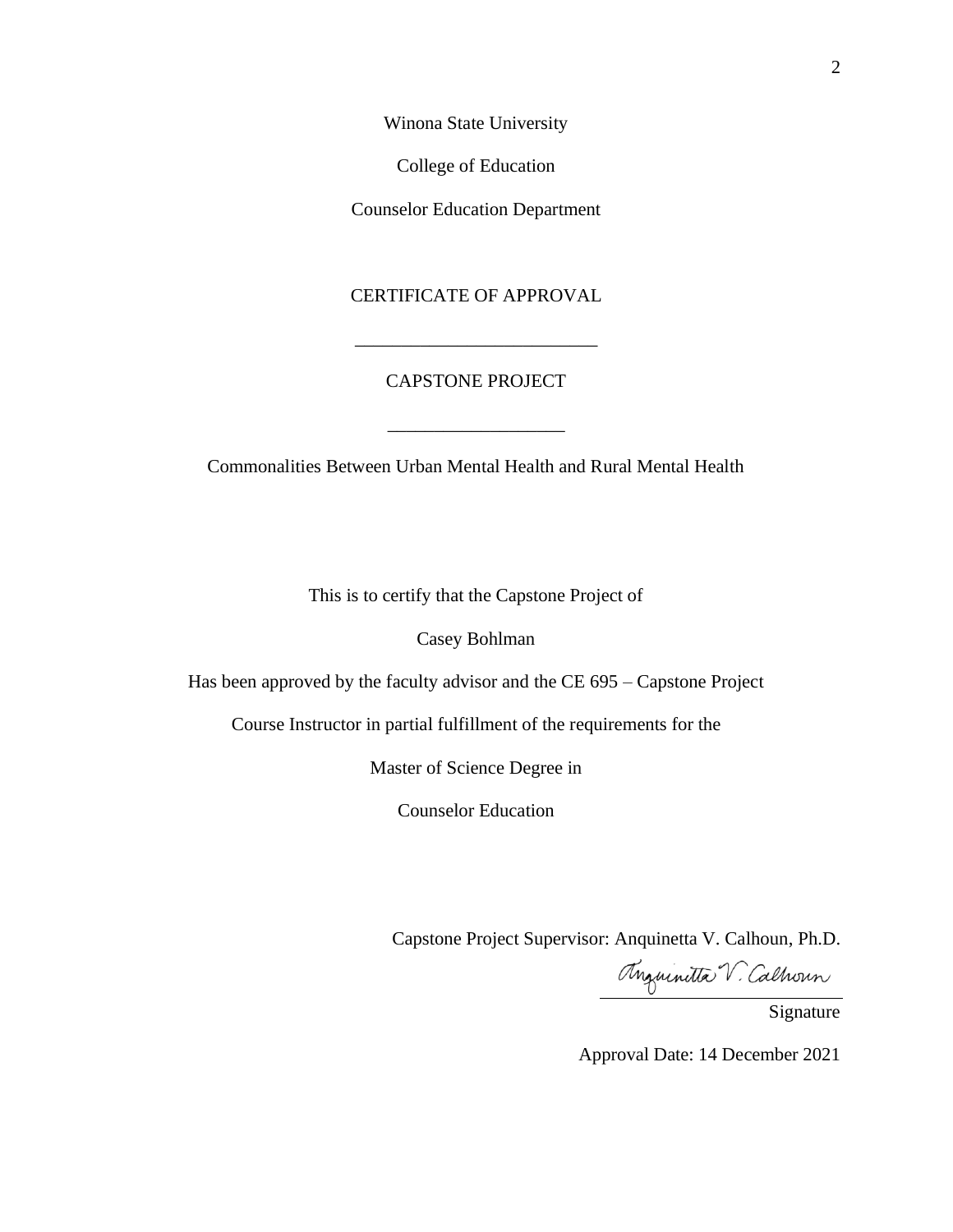#### **Abstract**

During research into mental health, a common theme is the needs of urban and rural communities. There are entire journals dedicated to the mental health needs of these groups. Some common problems faced in both areas are access to mental health services as well as value systems that create barriers to accepting mental health services. The struggle to accept the help from very limited and often underfunded mental health services provides a perfect storm for rampant mental health and drug abuse problems. This is a review the current literature regarding the mental health services and barriers in these communities to draw comparisons and similarities. A review of available research on the commonalities will be discussed as well as identifying gaps in available data. Exploration into each subgroup's similarities could provide a baseline for development of services to address both populations bilaterally. Due to the everhostile political landscape, additional research regarding each group's perception of each other will be reviewed. A hypothesized additional impact to be aware of is a reduction of hostility between the groups through information provided to them about their similarities. This may be an important determining factor in providing care to each group through a centralized system that will overcome existing barriers.

*Keywords:* rural, urban, mental health, accessibility, similarities, substance use, cultural factors, religious beliefs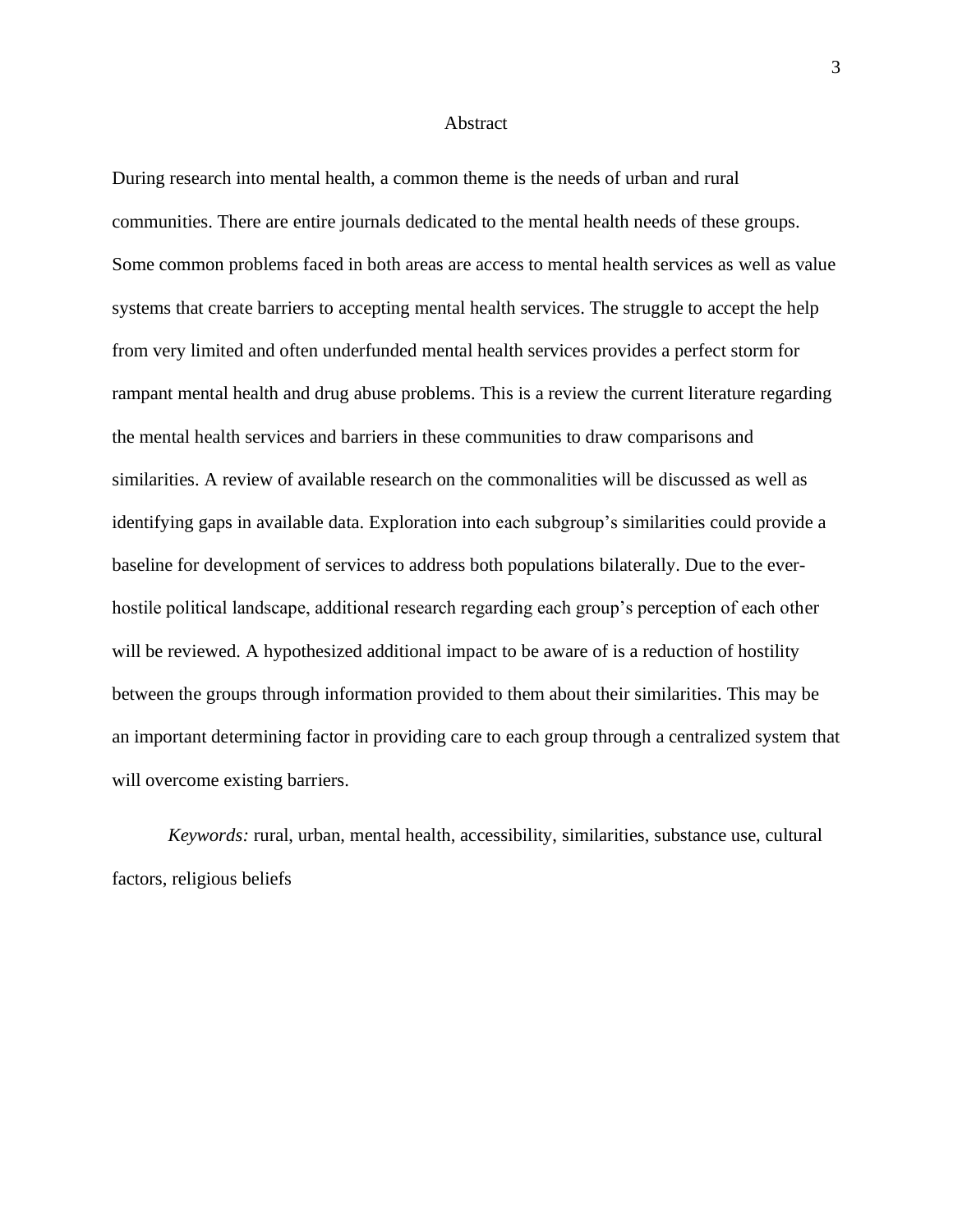## Contents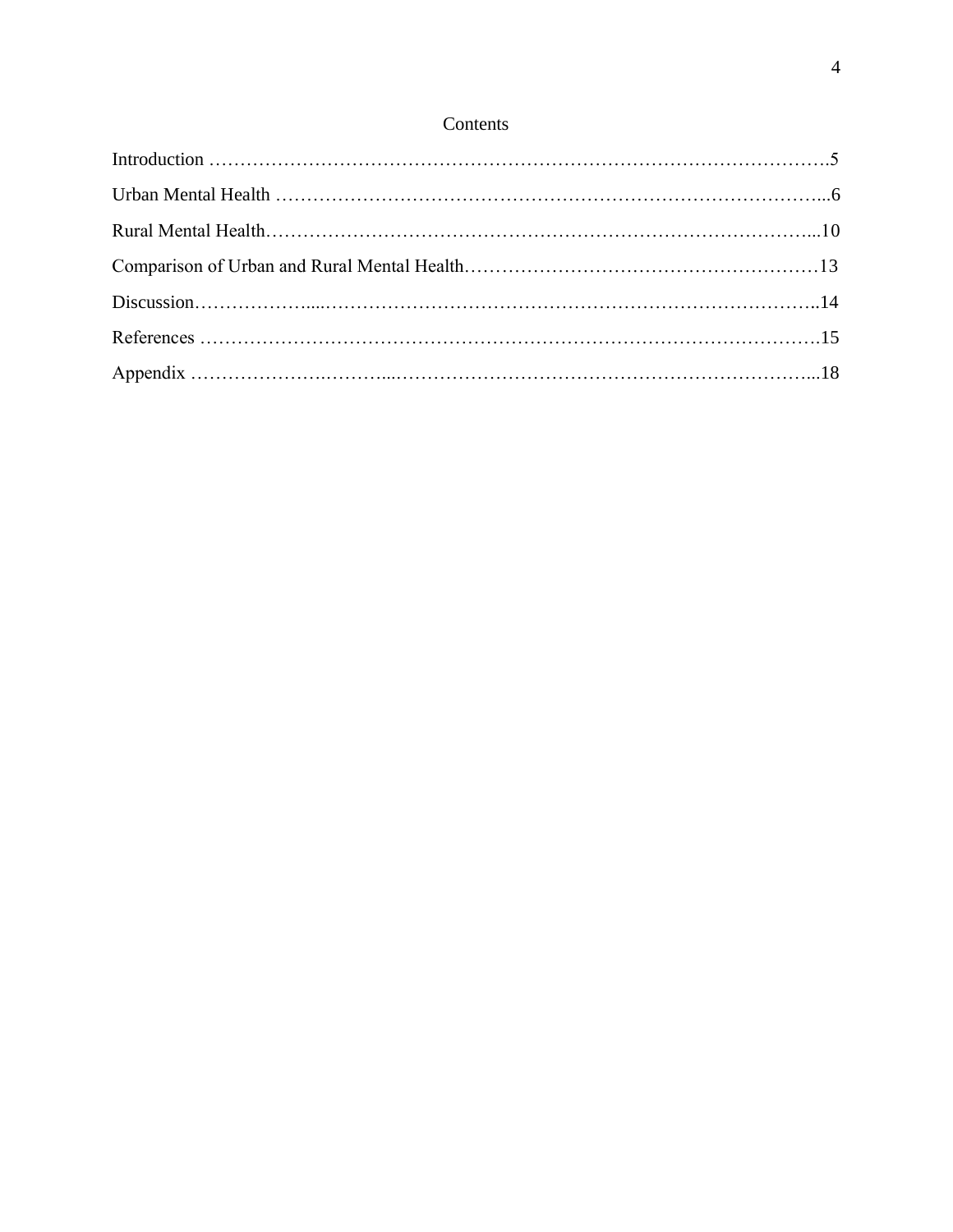#### **Commonalities Between Urban Mental Health and Rural Mental Health**

Day after day we hear about the apparent disparity between people living in cities versus rural parts of the United States. A constant barrage of stories from the news, social media, politicians, and celebrities paints a picture that appears to conveniently fit into the narrative of whomever consumes it. With an ongoing global pandemic, financial hardships, and other stressors, people tend to direct their anger toward the out-group and place blame on them creating more of a divide amongst people.

There is no easy answer to solve the differences between these two groups, but it is important to slow things down and look at some of the similarities. These similarities have a chance to bring people together and focus on what can be done to make things better. This idea comes from a ground up approach meaning it starts with the individual. Ensuring mental health needs are met and addressed can make a vast difference in individuals which then has further impacts on communities and populations. To better understand each of these communities, each will be discussed individually followed by a more in depth look at the similarities. This information will be used to formulate more practical applications for mental health providers in these areas as well as troubleshoot ways to bring these communities together. The hypothesis here is that by finding what rural and urban populations have in common regarding their mental health needs will be a way to remove barriers of service of allow for less hostility between the two populations. This conversation will be ongoing and everchanging with the world around it. It is time to stop focusing on what separates people and instead find what can bring them together in a push for a more positive future for all people.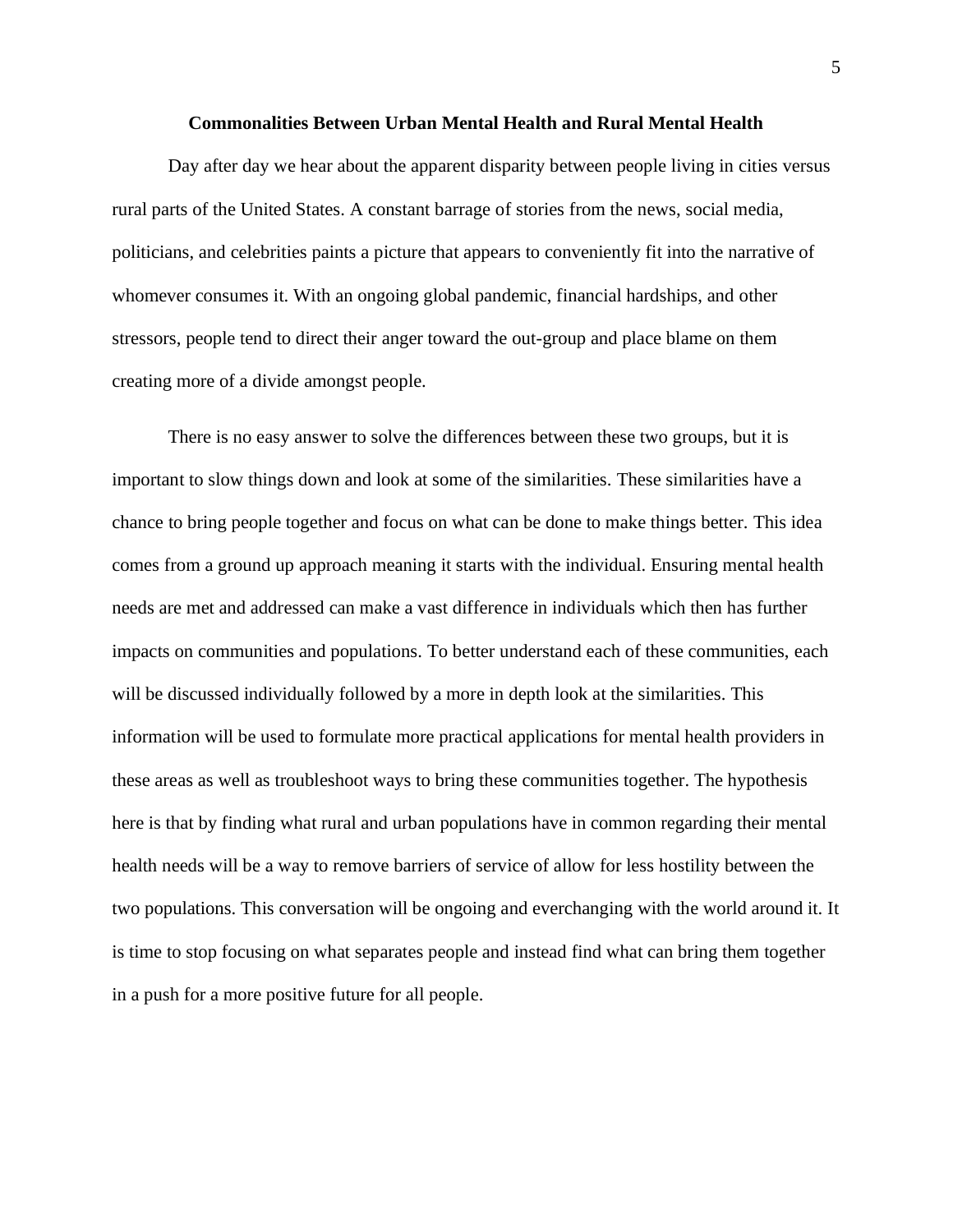#### **Review of Literature**

#### **Urban Mental Health**

First it is important to determine the definition of *urban* in this context. As of 2020, the Bureau of the Census defines *urban* as a densely populated territory that must encompass at least 4,000 housing units or at least 10,000 people (Dumas & Jarmin, 2021). This definition will help differentiate the population of this sections review of mental health access and utilization. A defining characteristic mental health services provided in an area is the access provided to children and families.

A good place to start the discussion comes from the article *Increasing Access to Child Mental Health Services for Urban Children and Their Caregivers* by McKay, Mary McKernan, Stoewe, Judith, McCadam, Kathleen, Gonzales, and Jude. This article reviews the results of a study that evaluated the effects of two engagement interventions of 109 children of color and their families. An important element immediately cited in this article is that urban children are at a greater risk of developing psychopathology yet are less likely to be adequately served by outpatient child mental health services (Griffin, Cicchetti, & Leaf, 1993 as cited in McKay et al., 1998). It is important to note the word *adequately* above as it indicates that though there are services available, there are additional complications with utilization. This concerning bit of information as well as the common barriers helps to create a clearer idea of the struggles with mental health services in urban areas.

Some of the barriers to the use of mental health services by low-income clients of color are the stigmas associated with services, lack of information on what is available, inaccessible location, unresponsive service providers, reliance on alternative methods of help (Acosta, 1980;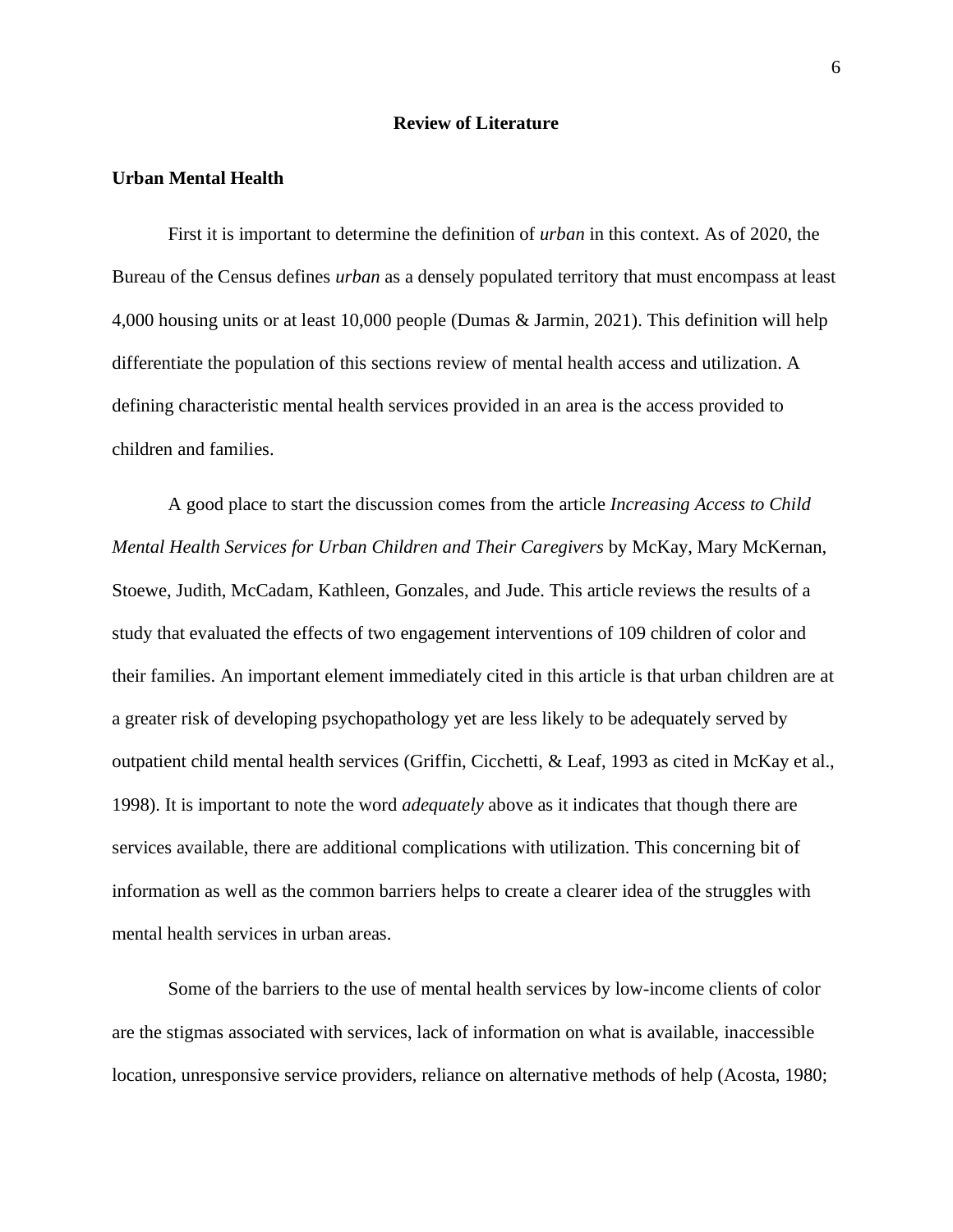Aponte et al., 1991; Boyd-Franklin, 1993; Flaskerud, 1986; Keefe, Padilla, & Carlos, 1979; Lin, 1983; Muecke, 1983; Sue et al., 1991; Sue & Morishima, 1983; Wallen, 1992 as cited in McKay et al., 1998). Considering all these barriers combined with the services available, initial engagement and retention are vital in lasting change. The study in this article found that without more intensive engagement efforts, over 50% of cases can be lost between initial request for services and intake (McKay et al., 1998). This can be addressed through phone calls to the client to problem solve any barriers like the ones mentioned above and how to overcome them (McKay et al., 1998). Another important element from the study suggests that to increase retention and avoid service interruption is for therapists to continue addressing barriers during ongoing sessions and problem solve with clients (McKay et al., 1998). Just because the client was able to navigate the initial barriers to start services does not mean the barriers all go away, this could be an important factor for maintaining consistent service among many different populations (McKay et al., 1998).

As mentioned previously, there has been extensive research into the areas of mental health in urban areas. It is important to review that research and evaluate the findings to determine how to move forward. The *Evaluation Findings and Lessons Learned from the Annie E. Casey Foundation Mental Health Initiative for Urban Children: Comprehensive Report* provides a perspective regarding the use of mental health services that were targeted for specific communities within urban centers (2001). The initiative not only worked on providing tailored mental health services but also worked with states on how to improve mental health policies to support services (Joseph et al., 2001). One of the findings in the report indicated that approximately 20% of all children have a diagnosable mental disorder (Joseph et al., 2001). Another point in this evaluation is the impacts of poverty on mental health problems. Poverty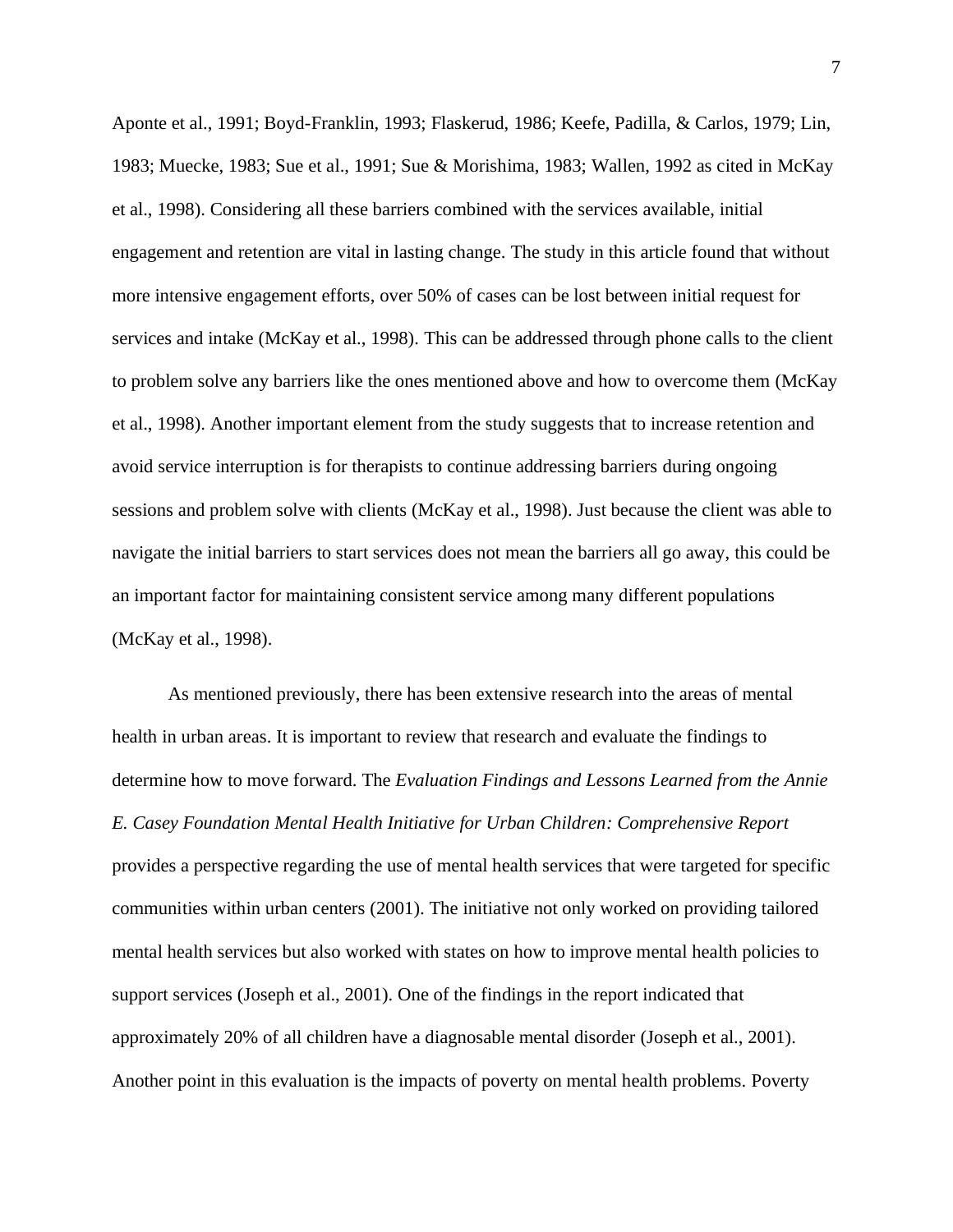causes mental health problems to be more acute while lack of adequate services results in more children in foster care, special education, inpatient hospitals, and juvenile justice facilities all of which are funded by the public (Joseph et al., 2001).

More focus on preventative methods has a measurable impact on overall cost to communities (Joseph et al., 2001). Using prevention and intervention was shown to increase participation in the mental health initiative and have a larger impact on families and communities (Joseph et al., 2001). A message of prevention tends to go further when obtaining buy in from families who are skeptical of mental health (Joseph et al., 2001). The key takeaway from this evaluation is that broad community change is a complex undertaking and emphasizes the need to devote considerable time to develop, maintain, and establish working relationships and partnerships to create trust (Joseph et al., 2001). So, as it applies to urban mental health, this review helped to illustrate the barriers and takeaways from research regarding this specific population. This information is an important piece to in finding commonalities among distinct populations.

Another solid indicator found regarding access to mental health services in urban centers can be found linked to existing systems such as community centers and schools down (Torres-Pagán & Terepka, 2020). Being tied into an existing system allows for the opportunity and access that is desperately needed in urban areas down (Torres-Pagán & Terepka, 2020). This cohabitation of services can also create additional problems as seen with the recent COVID-19 pandemic. Mental health service providers at these schools become limited in their capacity to provide services when the community-based structure they reside in is shut down (Torres-Pagán & Terepka, 2020). Times where existing community-based structures are shut down correlate with high stress times for the families in those communities making the need for services more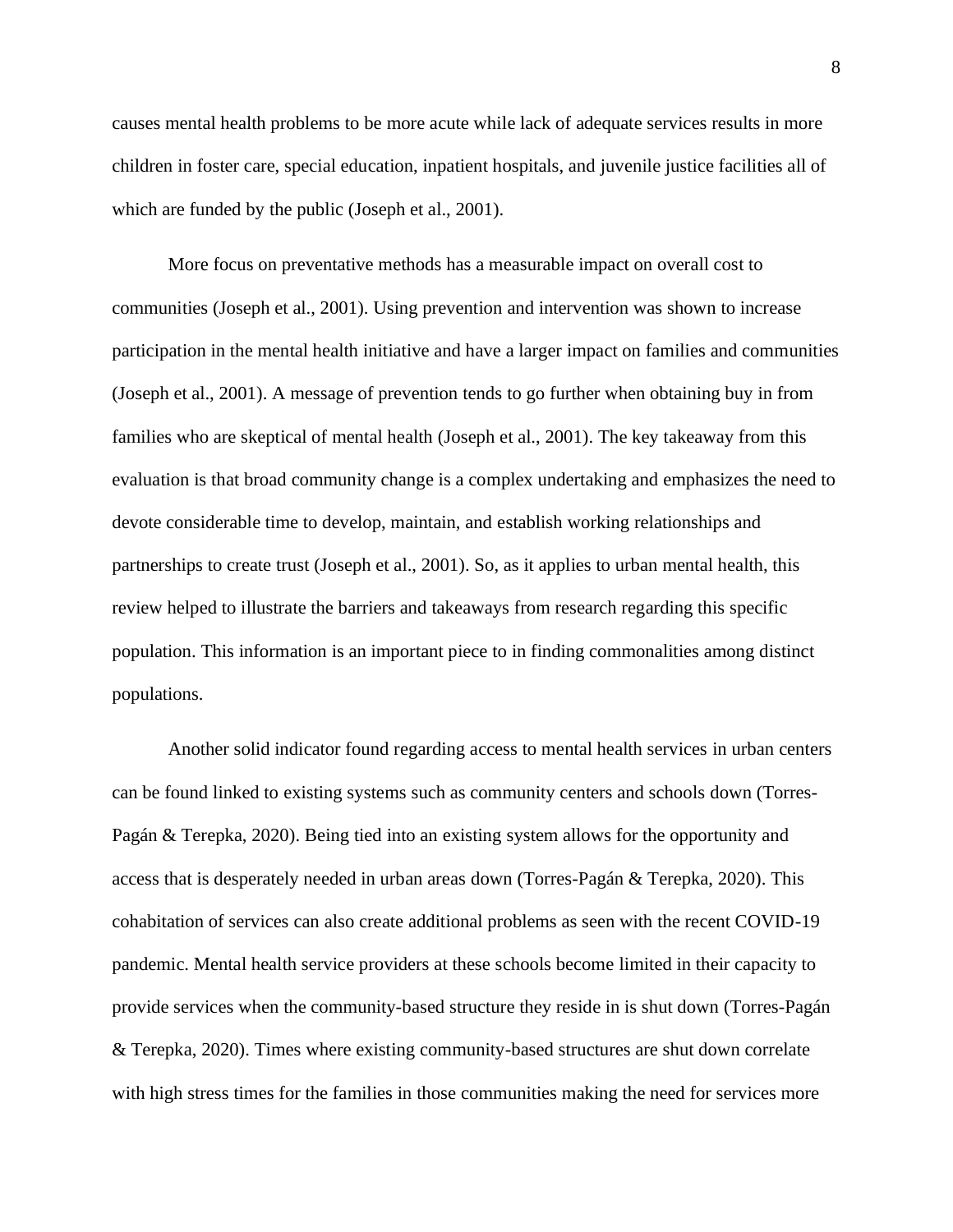dire down (Torres-Pagán & Terepka, 2020). There needs to be further thought into how services can be continued if access to that community resource is taken away. Another factor found during the pandemic was for clinicians to evaluate the overall needs of the families they serve versus the individual client, this can assist in developing resiliency during times of distress where services cannot be directly administered (Torres-Pagán & Terepka, 2020).

Another community resource that allows for access to social services and provides additional guidance is organized religion. These religious groups are well established in urban areas and provide aid to support their communities (Shin et al., 2011). Most have buildings used for worship services and employ volunteers and members of the communities they serve (Shin et al., 2011). These resources create a system of access for those in need. In a report about the use of faith-based resources in urban communities, the author states that race and ethnicity affect the attitudes toward mental health services and that African Americans who reported psychological distress would more often turn to informal supports such as religious organizations (Shin et al., 2011). It is important to note that the members who staff these organizations often reflect the communities they serve in in terms of diversity (Shin et al., 2011). This could be an important factor regarding trust in services.

It is also important to consider the issues of substance use in urban communities and how that impacts service utilization. A small sample of research found in *Understanding Neighborhoods' Impact on Youth Substance Use and Mental Health Outcomes in Paterson, New Jersey: Protocol for a Community-Based Participatory Research Study*, point out that youth who use substances are more likely to have higher rates of depression and anxiety (Opara et al., 2021). Though this is a specific sample, it helps to create a bigger picture for mental health in urban areas. The research continues to sum up that the use of substances in densely populated,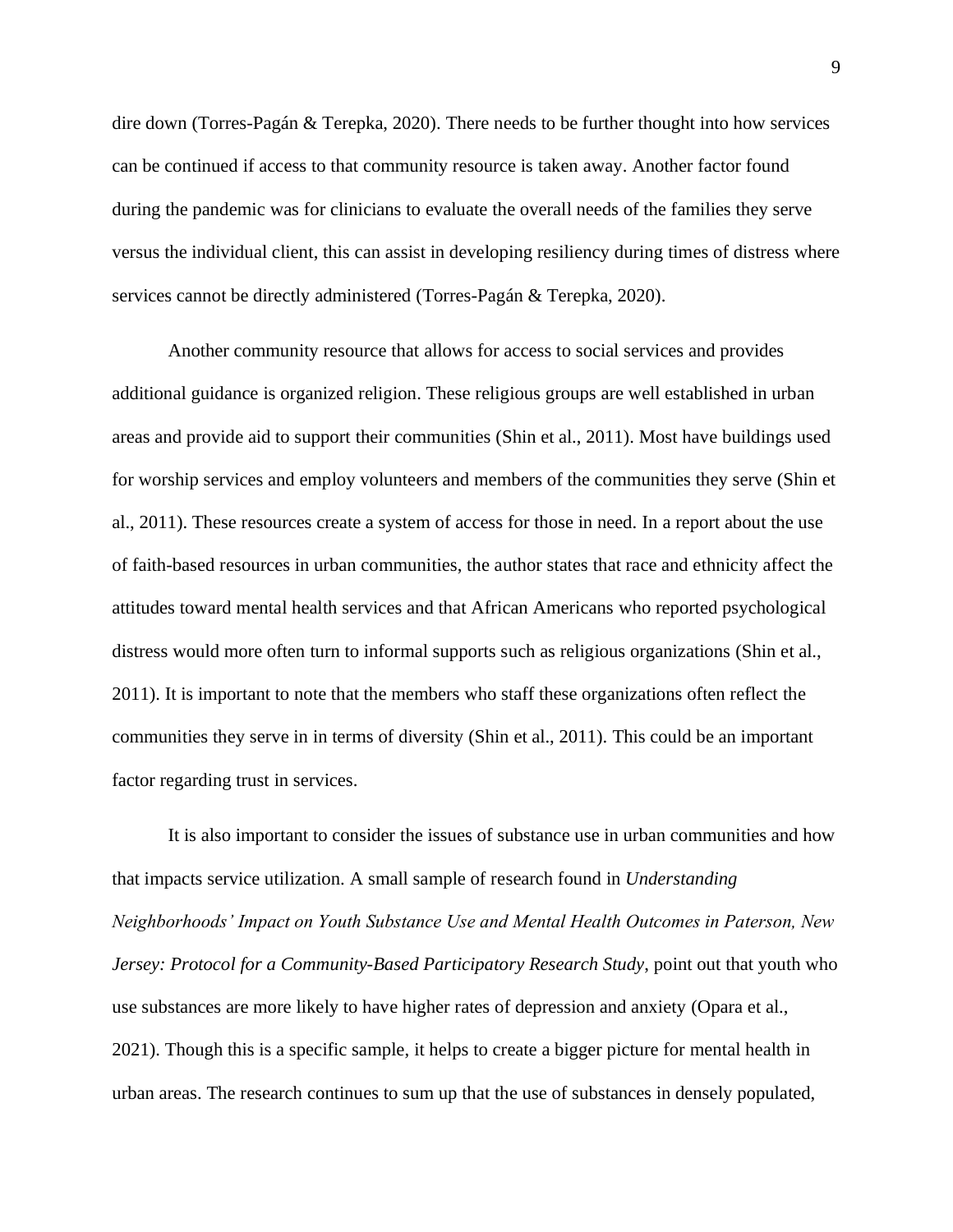low-income, urban areas which indicates a higher need for the development of more culturally informed, community-based prevention programs (Opara et al., 2021).

This information is a small window into the world of urban mental health. Exploring barriers, existing research, reviewing current systems, and analyzing the impacts of religion and substance use helps provide a baseline of information to move forward with how to further provide the much-needed assistance. As mentioned, this is not new information. Instead think of this as an exploration on how to utilize the information differently. As the conversation shifts to explore rural communities and mental health, keep in mind what has been discussed and how it can be applied.

#### **Rural Mental Health**

In this context the term *rural* encompasses all population, housing, and territory not included within an urban area. (Dumas & Jarmin, 2021). The Bureau of the Census defines *urban* as a densely populated territory that must encompass at least 4,000 housing units or at least 10,000 people (Dumas & Jarmin, 2021). A map illustrating the population density in the continental United States can be found in Appendix A.

First it is important to explore the mental health access and some of the barriers to services. Another factor that can be prohibitive is the out-of-pocket costs associated with rural communities which tend to consist of people of a low socio-economic status (Ziller et al., 2010). Found in *The Journal of Rural Health,* Ziller et al. (2010) found that there is a lower use of office based mental health services and an increased use of prescription drug use among rural adults. They also found no significant difference in out-of-pocket expenditures for services, more that services are provided by lower cost providers (Ziller et al., 2010).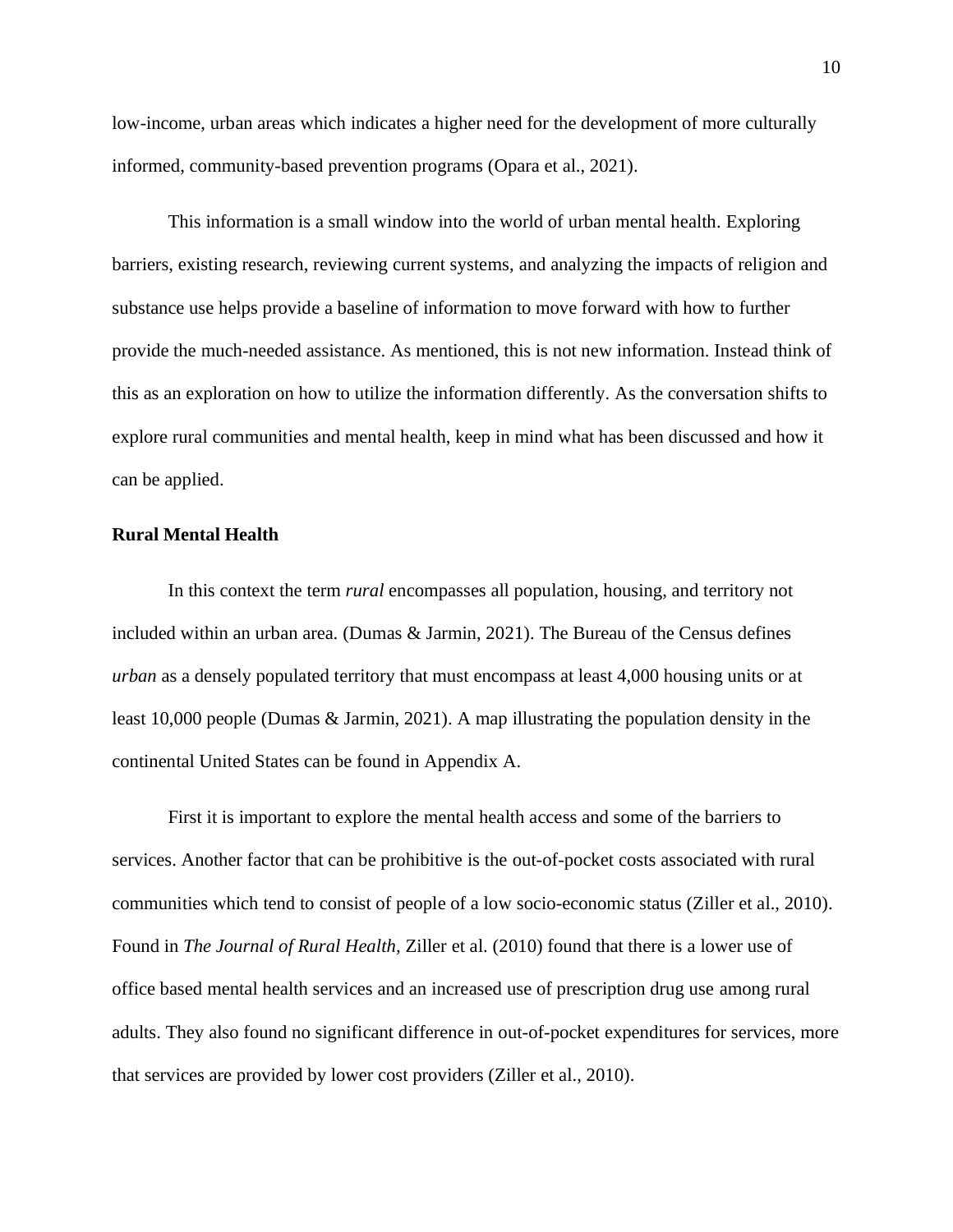The literature around rural mental health is also quite extensive, dating back decades with a big push in the 1970's. Information regarding rural populations and mental health has been compiled into a book by Jackson Rainer Ph. D., called *Rural Mental Health* (2012). In his book, Dr. Rainer and his contributors describe the stigma of receiving mental health services. There is a negative perception toward those receiving mental health services in rural areas which has a direct impact on other's likelihood to seek care (Rainer, 2012). This stigma makes it difficult for other members of the community to utilize social supports which requires providers to find new ways to provide services (Rainer, 2012). Rural populations can also feel isolated, and their needs left out of policy decision making, leading to more distrust of available systems (Rainer, 2012).

Religious beliefs remain a prevalent part of rural society (Rainer, 2012). These beliefs can have an influence on mental health treatment causing members of the community to instead seek assistance within their family or the church (Rainer, 2012). Practitioners in these communities have to utilize the religious community when developing treatment plans and support systems to best serve the clients in that area (Rainer, 2012).

Rural communities are often considered to revolve around a primarily agricultural economy which due to its volatile nature can lead to economic uncertainty (Rainer, 2012). This has an impact on access to health insurance and the affordability of mental health services (Rainer, 2012). As stated by Ziller et al. previously, the lack of adequate health insurance can lead to an inability to afford in office services and has led to an increase in the use of pharmaceutical alternatives (2010). Poverty appears to play a very important role in rural communities and how they view the world (Rainer, 2012). Drug overdose in rural communities is becoming increasingly more common (Centers for Disease Control & Prevention [CDC],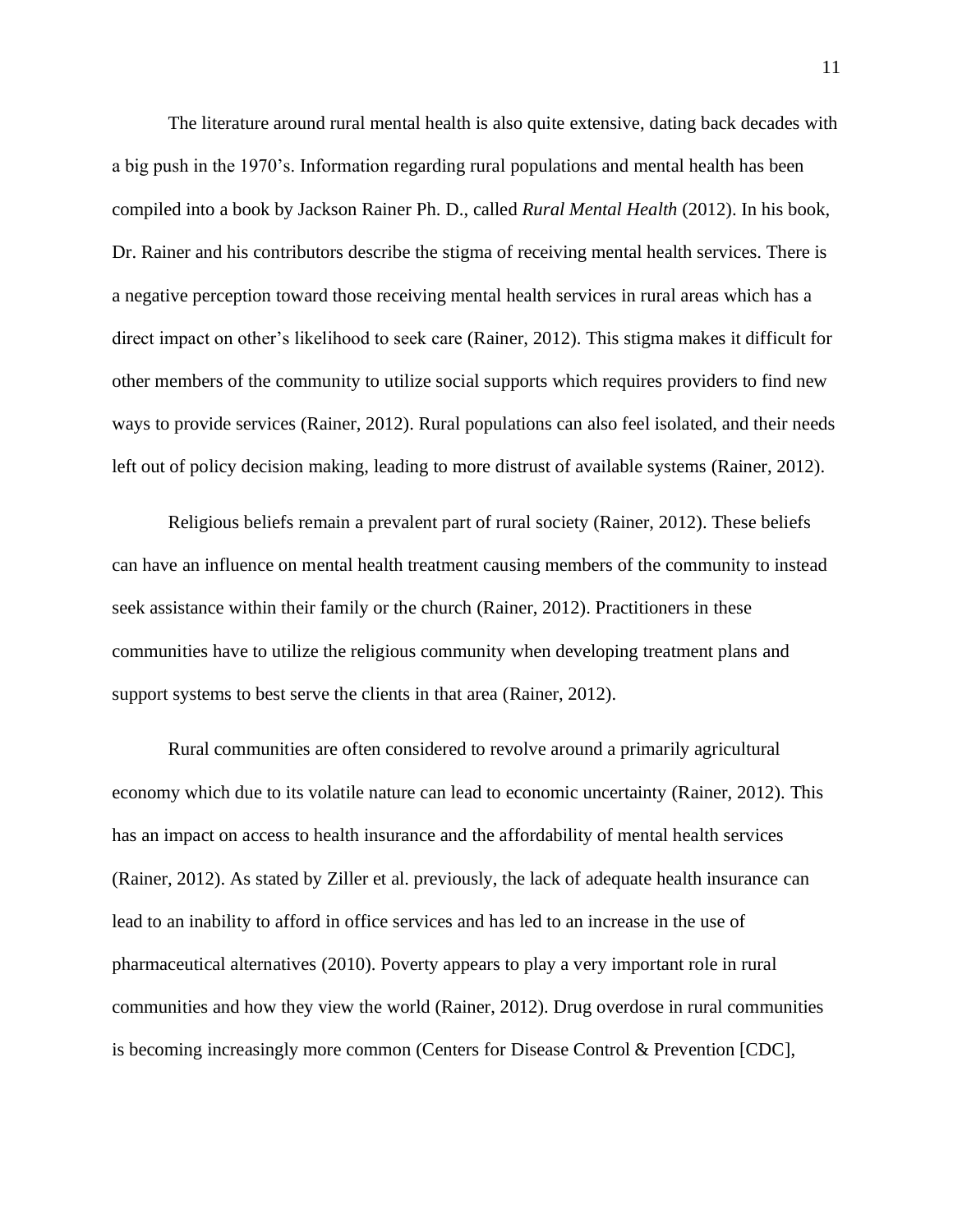2017). As of 2015, the rural rate of drug overdose deaths overtook the rate of urban areas (Centers for Disease Control & Prevention [CDC], 2017).

In discussing the depression rates in rural farmers, the *Journal of Rural Mental Health* published an article that brought up the social supports as a protective factor (Bjornestad et al., 2019). The article points out the importance of having a social network to alleviate depressive symptoms and reduce suicidality of rural farmers (Bjornestad et al., 2019). The article makes the point that it is not just about having a support system but that the quality of the support system's relationships has a greater impact placing trust as the top priority (Bjornestad et al., 2019). This falls in with the research found in the Rainer text (2012) regarding the reliance on family and religion for support with mental health needs.

More rural areas tend to employ providers at lower rates than urban areas leading to a lack of experience and quality of service (McNichols et al., 2016). An article titled *The Successes of Experienced Rural Counselor Supervisors and Their Recommendations for Rural Mental Health* helps to address this issue (McNichols et al., 2016). Some of the recommendations presented involved the teaching of parenting skills, the grieving process, addiction information, and even business management and courtroom testimony (McNichols et al., 2016). In addition, the supervisors in this study added an emphasis on the importance of the experience working in rural areas during graduate training (McNichols et al., 2016). Adequate training in any area of counseling is emphasized as important and often rural community training is glossed over if addressed at all (McNichols et al., 2016).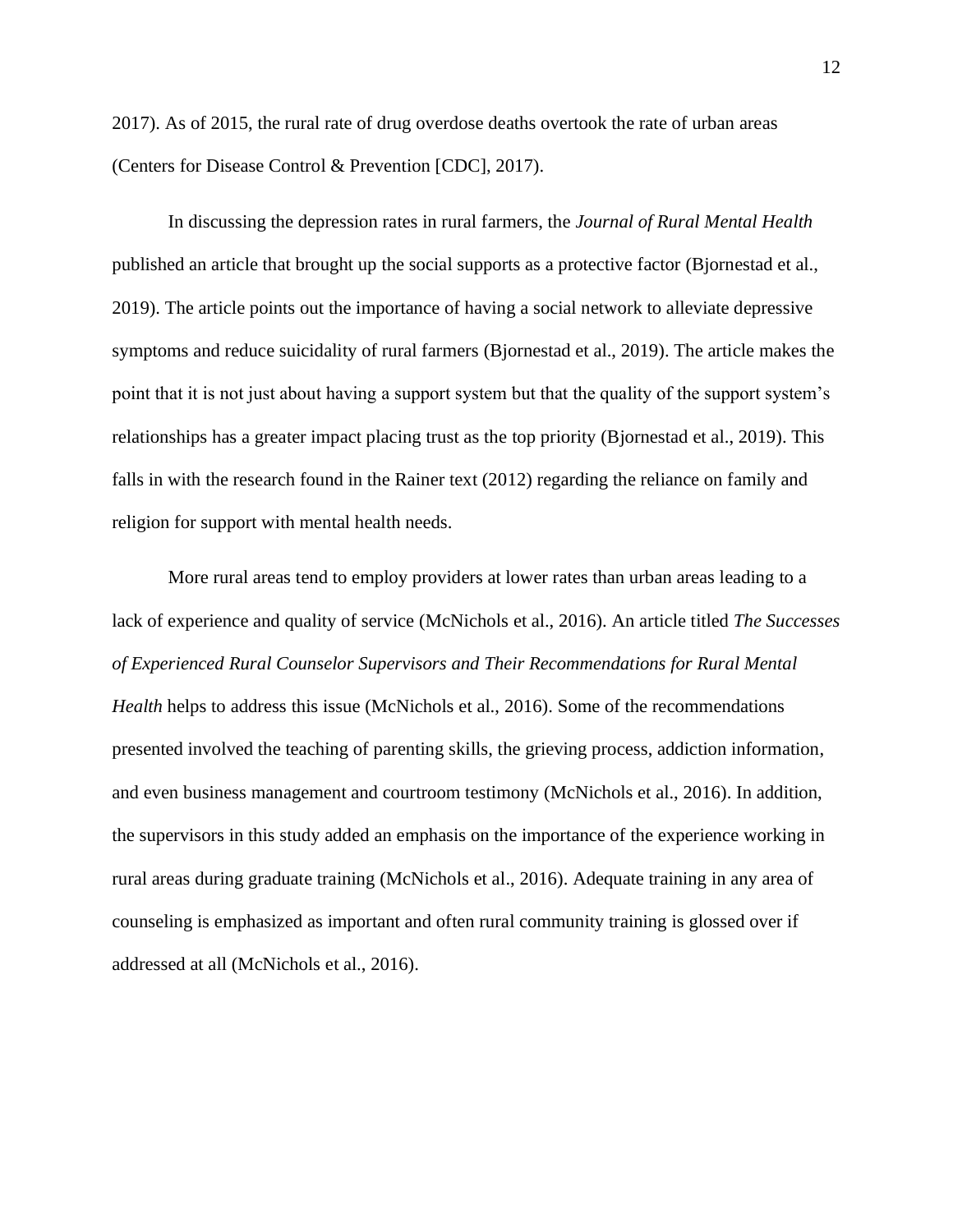#### **Comparison of Urban and Rural Mental Health**

Some of the barriers to mental health services in rural land urban communities overlap. One example being access to mental health services. Access can mean several different issues such as affordability and availability of relevant services (McKay et al., 1998) (Rainer, 2012). Being able to travel to an in-office location for services creates an affordability issue for those areas in poverty which are found in both rural and urban communities (Ziller et al., 2010). Access through established community resources is a commonly shared trait where each of these communities can utilize religious organizations and schools to access care (Shin et al., 2011). Centralized and (mostly) trusted locations offer a place for providers to work with to administer care, allowing a small window into providing mental health services to these populations (Torres-Pagán & Terepka, 2020). Trust appears to be a key factor in the degree of receptiveness to services.

Research conducted in an article titled *Differences in Recruiting and Engaging Rural and Urban Families in Home-Based Parenting Programs* finds that even when connecting both rural and urban families with services, there are three common barriers that prevent the success of the preventative service (Heidari et al., 2018). These include a lack of resources, lack of transportation, and stigma associated with receiving services (Heidari et al., 2018). Even when controlling for the different demographics of the two communities, the research still found those common factors (Heidari et al., 2018).

The racial and ethnic make up of urban and rural areas can be found in Appendix B. This data from Economic Research Service of the U.S. Department of Agriculture states that rural America is less racially and ethnically diverse than urban areas (Castillo & Cromartie, 2018).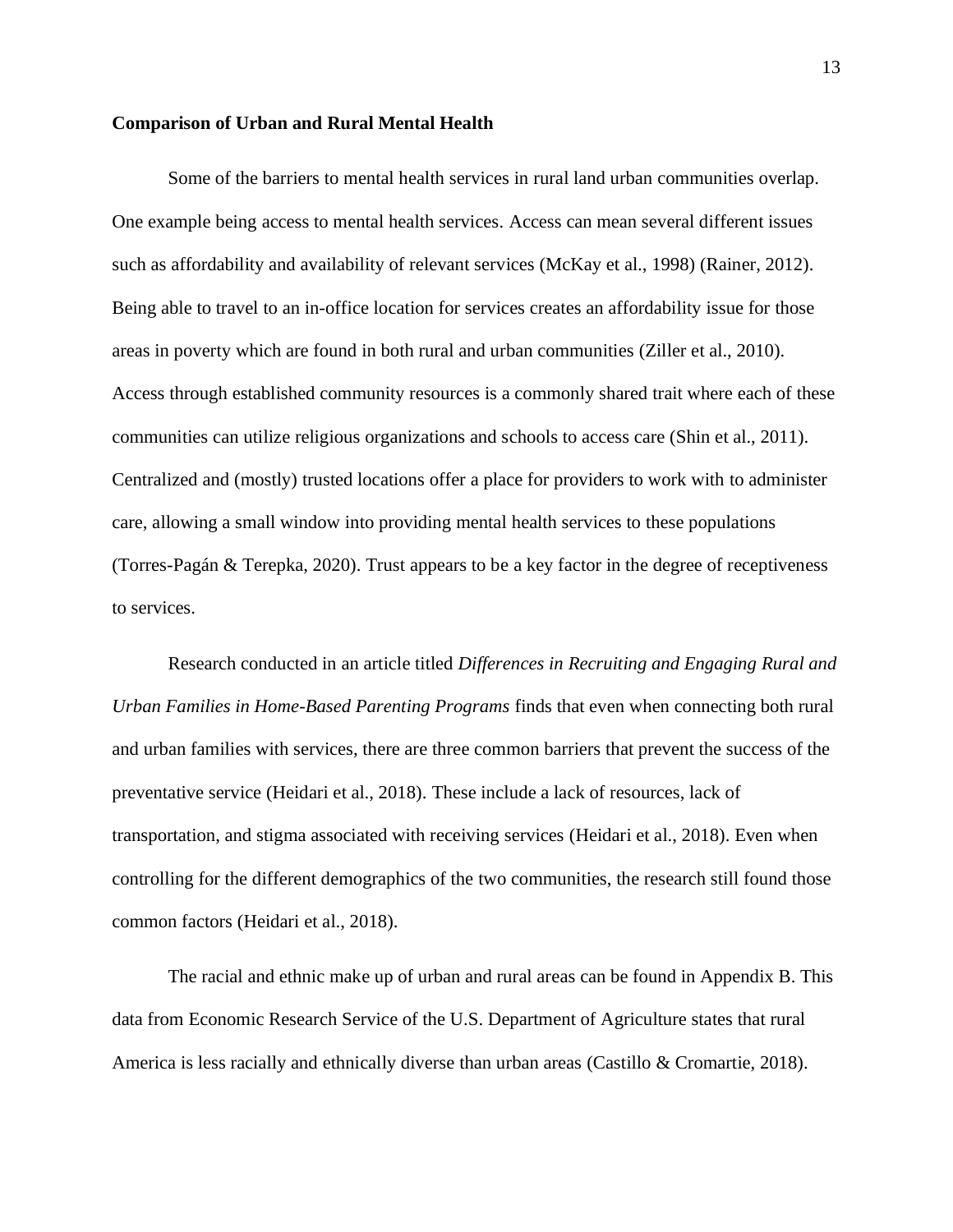#### **Discussion**

With the given information and evaluation of the comparable attributes it can be determined that the commonalities of these two groups cannot be ignored. Now how can this information be utilized? The original hypothesis included the possibility to apply services to each community simultaneously. This would have to be done through telehealth sessions or a wellfunded, affordable program that provided transportation, and possibly even childcare. Originally the thought to combine each of these communities' needs would allow for an increase in affordability and availability of qualified providers. Unfortunately, through the available research this may be too difficult to implement. The mistrust of outsiders and service providers would become a larger barrier to overcome when combining these two groups. The stigma associated with mental health services would need to be addressed first. It is also important to note the animosity between urban communities and rural communities that has become more apparent in the last few years.

Research to determine the relationship between each of these communities could be conducted more thoroughly and officially. Most data discovered during research found mostly opinion articles that were politically charged. A more comprehensive research project regarding urban versus rural views of each other could be done using the commonalities discovered between the two. Even using the fact each community has trouble trusting others can be used as a common factor. Determining a measurable change in outlook of the other community using common factors would be a good place to start and see if it is possible to have these communities work together. It is more important to establish changes in service delivery and better training of clinicians while more research is conducted to close the gaps in current available information.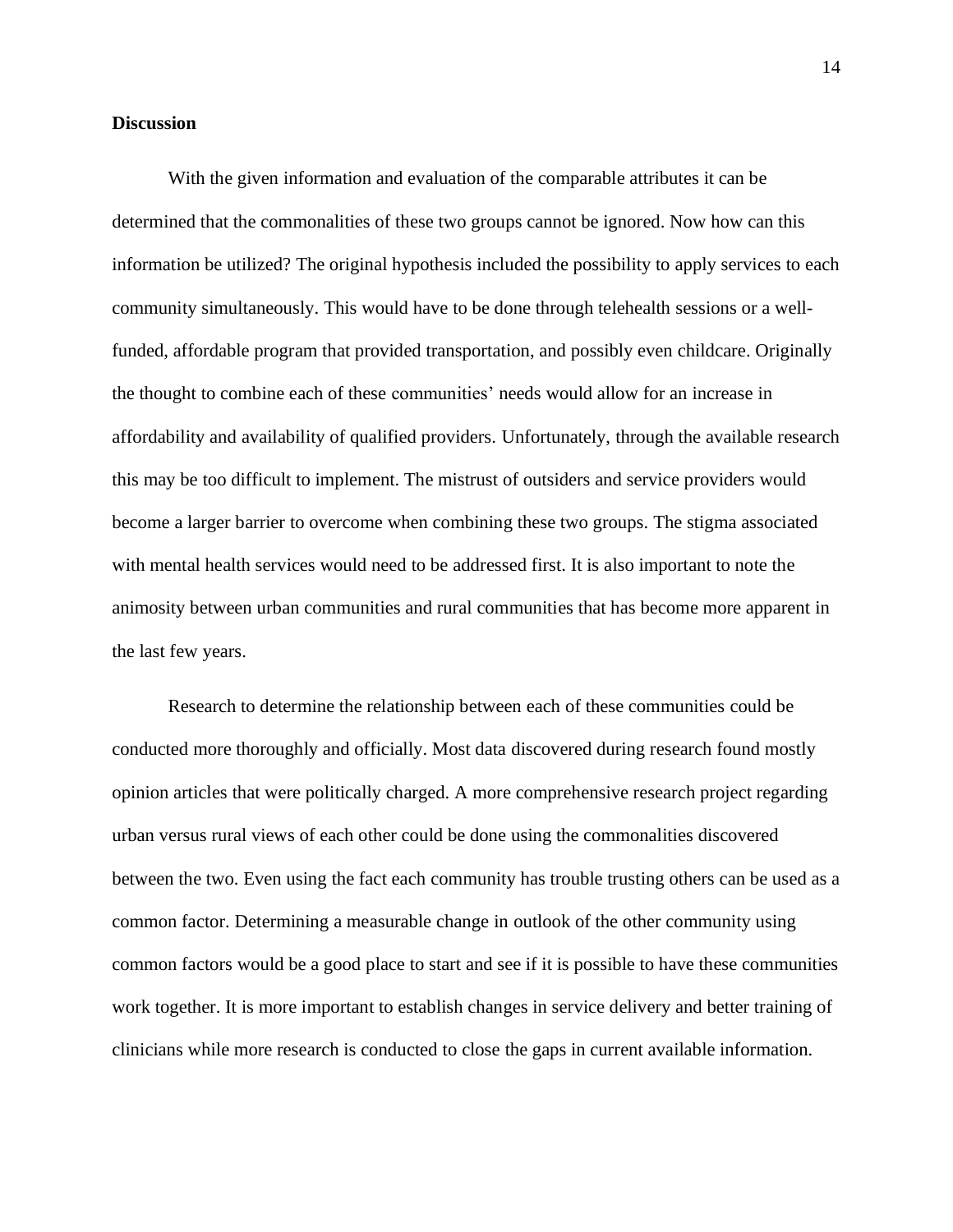#### References

- Bjornestad, A., Brown, L., & Weidauer, L. (2019). The relationship between social support and depressive symptoms in Midwestern farmers. *Journal of Rural Mental Health*, *43*(4), 109–117. https://doi.org/10.1037/rmh0000121
- Castillo, M., & Cromartie, J. (2018). *Racial and ethnic minorities made up about 22 percent of the rural population in 2018, compared to 43 percent in urban areas*. USDA ERS - Chart Detail. Retrieved December 6, 2021, from https://www.ers.usda.gov/data-products/chartgallery/gallery/chart-detail/?chartId=99538.
- CDC. (2017, October 19). *CDC reports rising rates of drug overdose deaths in rural areas*. Centers for Disease Control and Prevention. Retrieved October 30, 2021, from https://www.cdc.gov/media/releases/2017/p1019-rural-overdose-deaths.html.
- Census Bureau, U. S. (2020). 2020 Census Demographic Data Map Viewer. *census.gov*. map, United States Government. Retrieved October 2021, from https://mtgisportal.geo.census.gov/arcgis/apps/MapSeries/index.html?appid=2566121a73de463995ed 2b2fd7ff6eb7.
- Dumas, S. (2021). Urban Areas for the 2020 Census-Proposed Criteria. *Federal Register*, *86*  (FR), 10237–10243. Retrieved October 9, 2021, from https://www.federalregister.gov/documents/2021/02/19/2021-03412/urban-areas-for-the-2020-census-proposed-criteria.
- Heidari, Z., Gissandaner, T. D., & Silovsky, J. F. (2018). Differences in recruiting and engaging rural and urban families in home-based parenting programs. *Journal of Rural Mental Health*, *42*(2), 133–144. https://doi.org/10.1037/rmh0000096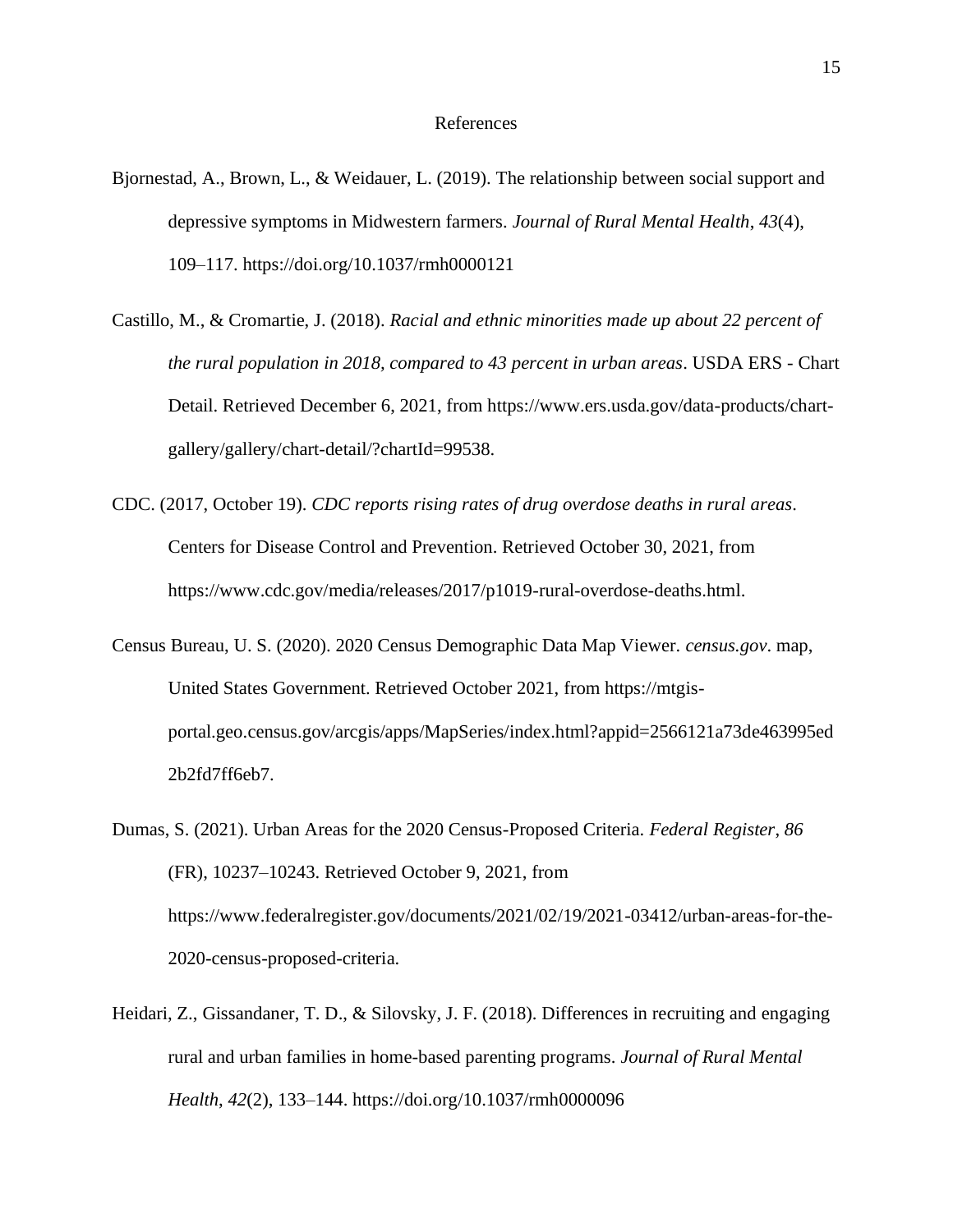- Joseph, R., Friedman, R. M., Gutierrez-Mayka, M., Sengova, J., Uzzell, J. D., Hernandez, M., & Contreras, R. (2001). Evaluation Findings and Lessons Learned from the Annie E. Casey Foundation Mental Health Initiative for Urban Children: Comprehensive Report . *Evaluation Findings and Lessons Learned*. https://doi.org/https://assets.aecf.org/m/resourcedoc/aecf-EvalLessonsAECFMentalHealthFinal-2001.pdf
- McKay, M. M., Stoewe, J., McCadam, K., & Gonzales, J. (1998). Increasing access to child mental health services for urban children and their caregivers. Health & Social Work, 23(1), 9–15.<https://doi.org/10.1093/hsw/23.1.9>
- McNichols, C., Witt, K. J., & Gatewood, D. C. (2016). The successes of experienced rural counselor supervisors and their recommendations for Rural Mental Health. *Journal of Rural Mental Health*, *40*(3-4), 139–153. https://doi.org/10.1037/rmh0000058
- Opara, I., R Leonard, N., Thorpe, D., & Kershaw, T. (2021). Understanding neighborhoods' impact on youth substance use and mental health outcomes in Paterson, New Jersey: Protocol for a community-based participatory research study (preprint). *JMIR Res Protoc.* https://doi.org/10.2196/preprints.29427

Rainer, J. (2012). *Rural Mental Health*. *Google Books*. Springer Publishing Company (New York). Retrieved October 2021, from https://books.google.com/books?hl=en&lr=&id=XygT0XJmLzMC&oi=fnd&pg=PA3&d q=rural+mental+health+needs+US&ots=59cJaPE84I&sig=jFFictBngYGA89g4LMo9fiU Zc2w#v=onepage&q&f=falsehttps://books.google.com/books?hl=en&lr=&id=XygT0XJ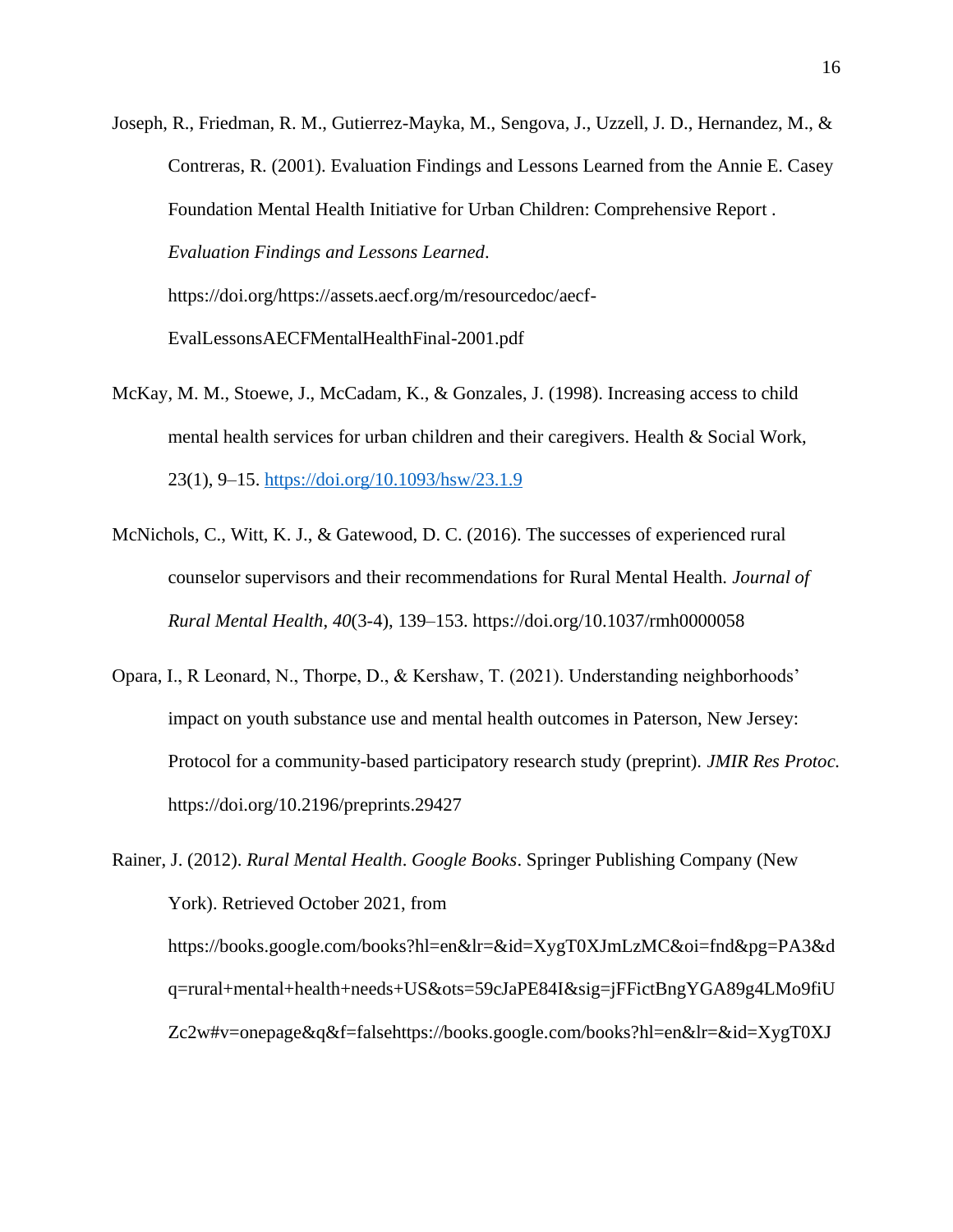mLzMC&oi=fnd&pg=PA3&dq=rural+mental+health+needs+US&ots=59cJaPE84I&sig= jFFictBngYGA89g4LMo9fiUZc2w#v=onepage&q&f=false.

- Shin, H. J., Eriksson, C. B., Walling, S. M., Lee, H., & Putman, K. M. (2011). Race, resource utilisation, and perceived need among urban community development workers from faith-based organisations. *Mental Health, Religion & Culture*, *14*(10), 999–1012. https://doi.org/10.1080/13674676.2010.545946
- Torres-Pagán, L., & Terepka, A. (2020). School-based health centers during academic disruption: Challenges and opportunity in urban mental health. *Psychological Trauma: Theory, Research, Practice, and Policy*, *12*(S1), 276–278. <https://doi.org/10.1037/tra0000611>
- Ziller, E. C., Anderson, N. J., & Coburn, A. F. (2010). Access to rural mental health services: Service use and out-of-pocket costs. *The Journal of Rural Health*, *26*(3), 214–224. https://doi.org/10.1111/j.1748-0361.2010.00291.x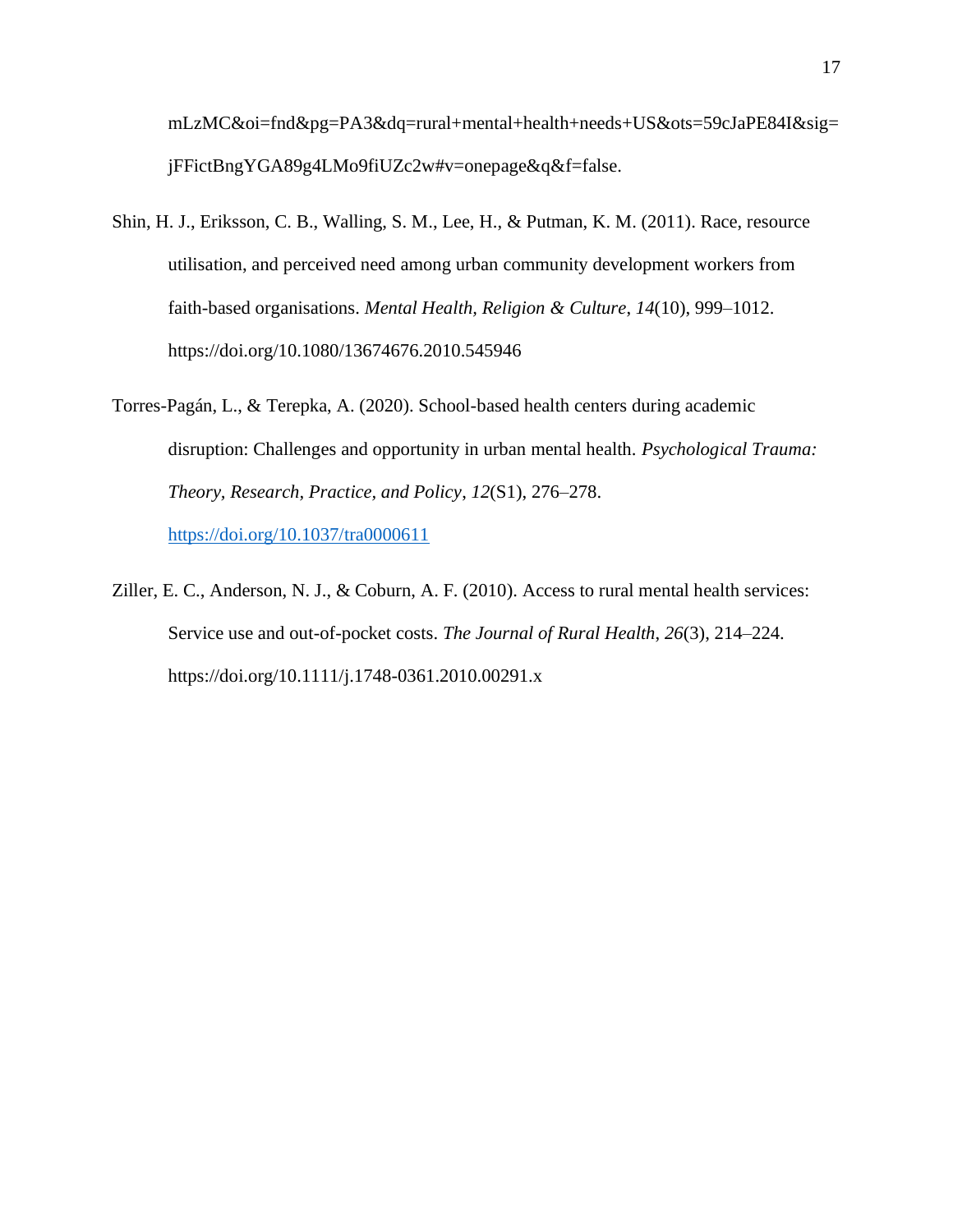## Appendix A



(Census Bureau, 2020)